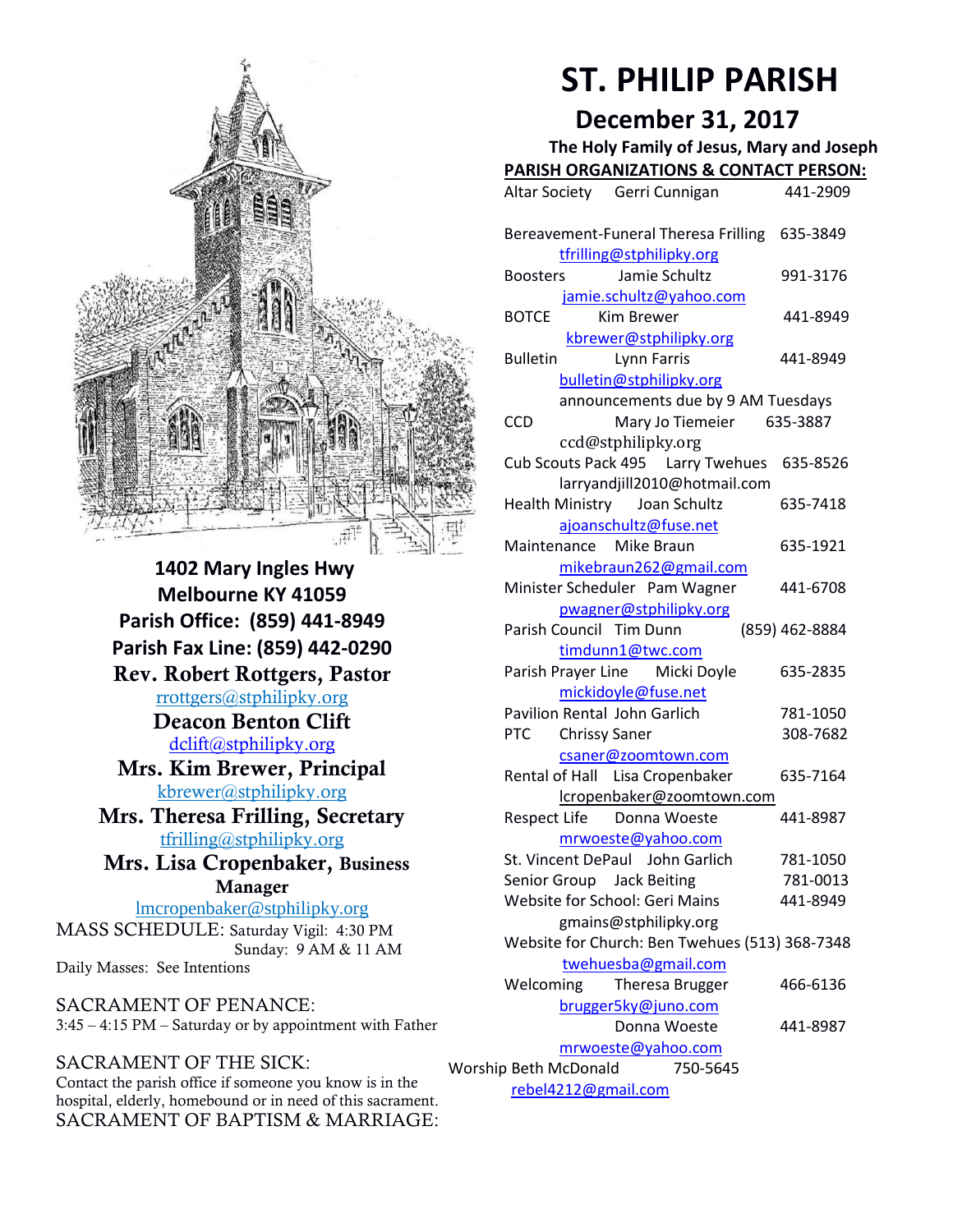## **MASS INTENTIONS:**

**Saturday, December 30** 4:30 PM Ralph & Rodney Giar

**Sunday, December 31**<br>9:00 AM Bill & Lucas T 9:00 AM Bill & Lucas Twehues<br>11:00 AM Edward Lutz Edward Lutz

**Sunday, December 31 – Solemnity of Mary**

Peter & Elizabeth Ruschman

**Monday, January 1 – Solemnity of Mary**  8:30 AM Mary Tremper

**Tuesday, January 2**  Norb & Jeanetta Franzen

**Wednesday, January 3**

8:30 AM Rev. John W. Cahill

**Friday, January 5** 8:30 AM Don & Pat Bezold

**Saturday, January 6** 4:30 PM Al & Rita Schultz

#### **Sunday, January 7**

9:00 AM Mary & Sam Tremper 11:00 AM Rusty Cropenbaker

# **STEWARDSHIP**

Collection from December  $17<sup>th</sup>$ : \$5,482.00 Utility: \$340.00 Endowment: \$180.00 Norbert Frilling Fund: \$500.00 Retired Religious: \$25.00 Solemnity of Mary: \$5.00 Immaculate Conception: \$20.00 Christmas: \$5.00

THANK YOU FOR YOUR GENEROSITY!

# *OTHERS FIRST – JANUARY, 2018:*

We have chosen to help St. Bernard's Food Pantry for our January charity. Needed items are peanut butter, cereal, soup, pasta and sauce, paper towels, Ziploc gallon bags and personal hygiene items. Please be on the lookout for sales to stock up for St. Bernard's pantry. You can place your donations in the large wicker chest in our side vestibule. Thank you!

# **COMBINED SCHOOL RAFFLE:**

Tickets for 2018 are located in the front entrance of church. The profit made from St. Philip's portion of this raffle will benefit tuition assistance through the Norbert Frilling Education Fund. These tickets make great gifts for everyone! If you'd like more information, please contact Theresa Brugger (466.6136).

# **FATHER BOB'S NEW YEAR'S MESSAGE:**

Every year we get the opportunity to celebrate a new year, a new beginning and a time to look forward with hope and optimism. Even though we will see year-inreview shows everywhere, it is a celebration of a new beginning. The past year may have been filled with sad or difficult days to get through, but we got through it. We all had great and happy days of fun times and successes that we like to reflect on. We may have had a loved one or friend leave us through death and that caused us to make that journey through grief. Thankfully, we are a people on a journey through life with faith and hope. Our life is marked by many new years and every one of them brings New Year's resolutions, plans, goals and dreams of good things to come. Let us fill this coming year with love of God and our neighbor; forgiveness of others and ourselves; and thankfulness of others and ourselves; and thankfulness for what we have and what God will do in our lives. May this New Year of 2018 be filled with many wonderful experiences, an abundance of love, good health and a closer relationship with our Lord. After all, it is the journey to His home that we are all travelling on. Happy New Year! Happy 2018! Father Bob

# **BBHS NEWS:**

**NEW YEAR'S EVE BAND BASH:** Join us New Year's Eve with the bands Borderline & Fast Forward at BBHS!!! \$50 per person includes: two drink tickets, heavy hors d'oeuvres, midnight champagne toast, Skyline chili and donuts after midnight, and \$5 Barleycorn's GC. Purchase tickets online at bishopbrossart.weshareonline.org/nyebash. Casual attire and cash bar. Proceeds benefit BBHS Athletic programs. For questions or more info contact Jen Keller at events@bishopbrossart.org.

**FIRST FRIDAY MASS:** The next first Friday Mass will be on January  $5<sup>th</sup>$  at 6:45am in the St. Francis of Assisi Chapel. All are welcome to attend. A light breakfast will be available afterwards.

**7 th ANNUAL CROSSTOWN FOODOUT:** The Crosstown FOODout vs. Campbell County will take place on Friday, January 5<sup>th</sup> at Campbell County Middle School during the Alexandria Community Classic basketball games. Girls play at 6:00 p.m. and boys at 7:30p.m. Please bring a non-perishable food item or cash donation to the game and help BBHS bring home the FOODout trophy. All donations will support the CARE Mission. (You can also drop off donations at any BBHS home basketball game thru January  $4^{\text{th}}$ .) **19th ANNUAL JACK & PAT McGARR MEMORIAL EUCHRE TOURNAMENT:** Saturday, February 3<sup>rd</sup>, will be the date for the euchre tournament in Hegenauer Hall. The \$25 entry fee includes food and soft drinks. Beer is available for purchase. The optional "Skins Game" is an additional \$10 per person. Doors open at 5:30 p.m. and all players must check in at door by 6:15 p.m. For questions and reservations please contact Kathy Schwartz (859-466-7087 or email [jackmcgarreuchre@gmail.com\)](mailto:jackmcgarreuchre@gmail.com).